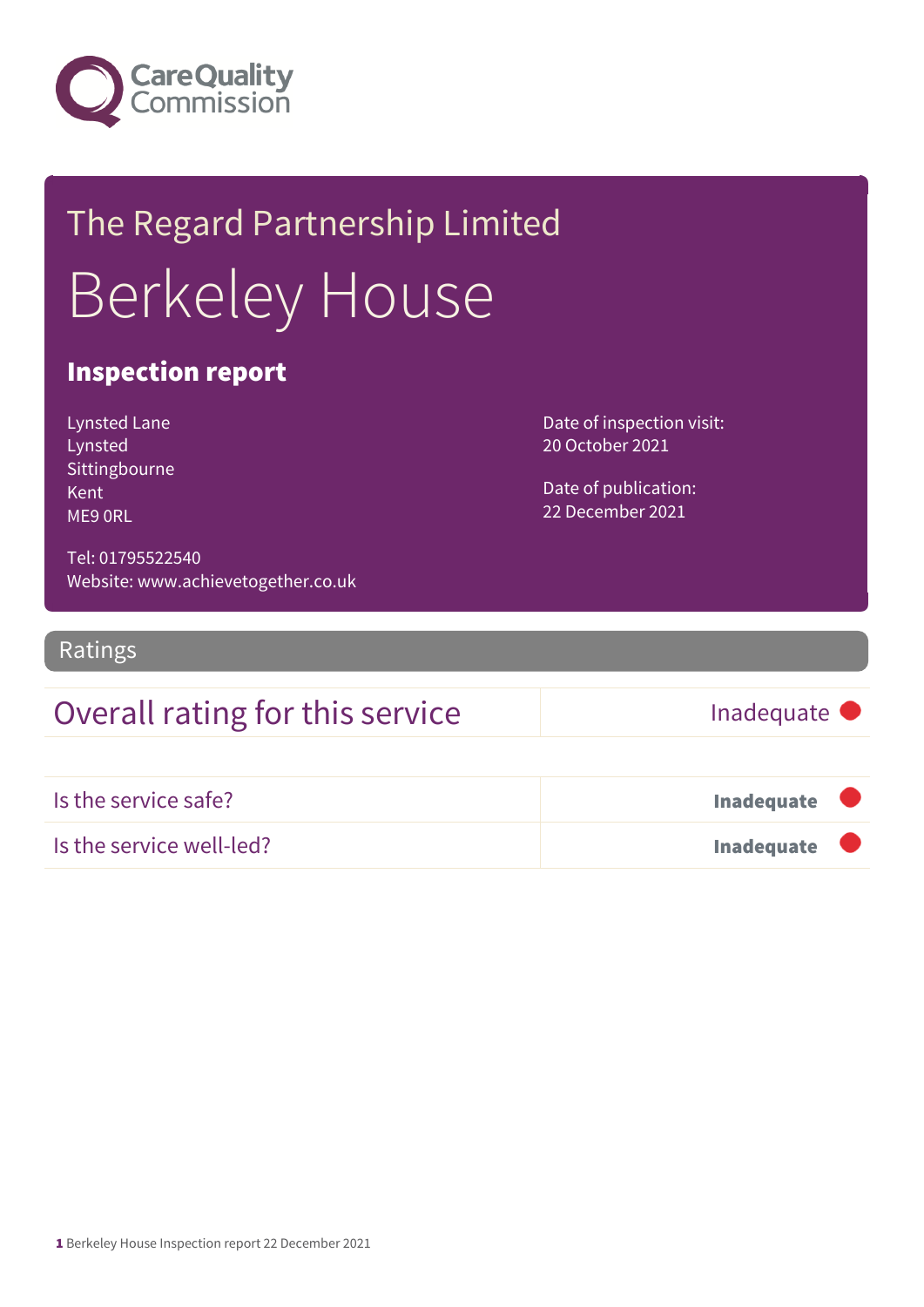## Summary of findings

#### Overall summary

#### About the service

Berkeley House is a residential care home providing personal care to 16 people who have learning disabilities or autistic spectrum disorder. The service can support up to 19 people within the four separate houses, The Windmill, The Granary, The Bakery and Pippin.

People's experience of using this service and what we found

During the inspection, the majority of risks and concerns were identified in the Bakery House. However, other concerns were also found in the Windmill house.

We expect health and social care providers to guarantee autistic people and people with a learning disability the choices, dignity, independence and good access to local communities that most people take for granted. Right Support, right care, right culture is the statutory guidance which supports CQC to make assessments and judgements about services providing support to people with a learning disability and/or autistic people.

The service was not able to demonstrate how they were meeting some of the underpinning principles of Right support, right care, right culture.

#### Right support:

• Model of care and setting did not maximise people's choice, control and independence People were not always supported to be as independent as possible. A staff member was observed forcing a person into their wheelchair against their wishes. The setting did not maximise people's choice and control, one of the buildings was being decommissioned and therefore people had been given notice to leave.

#### Right care:

• Care was not person-centred and did not promotes people's dignity, privacy and human Rights

People had not been consistently supported in a person centred and positive way. People's dignity and privacy had not been upheld. One person had no blinds or curtains at their window, their window was also permanently fixed open. People's basic human rights were not upheld as they were unable to access toilet paper, in the Bakery house, on the morning of our inspection.

#### Right culture:

• Ethos, values, attitudes and behaviours of leaders and care staff did not ensure people using services lead confident, inclusive and empowered lives

The culture within the service was poor. Some staff spoke to people in a degrading manner. People were referred to a 'verbal' and 'non-verbal'. There was a lack of respect from staff and management regarding the environmental aspects of the service. Staff told us that other staff members had been careless with people's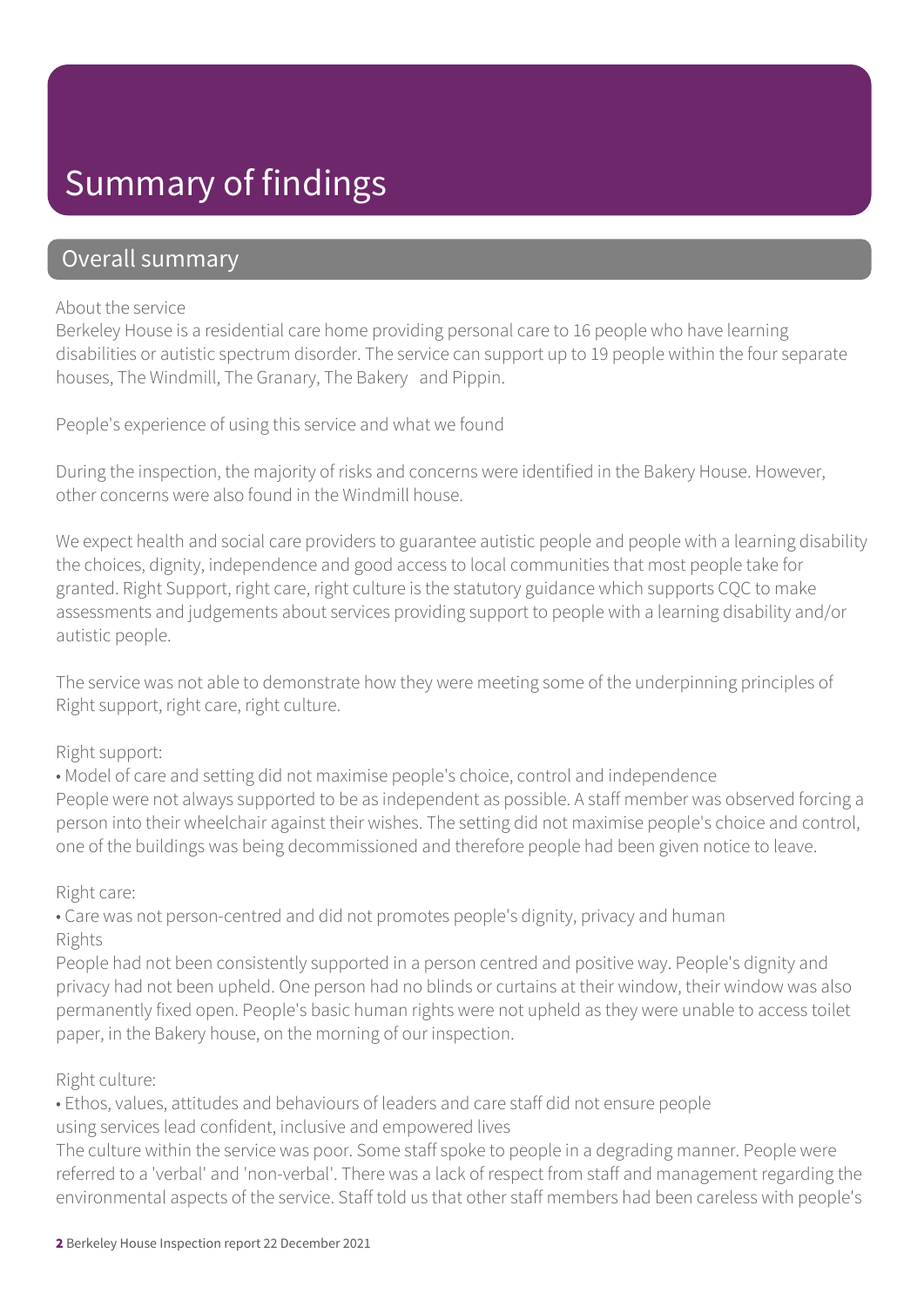bedroom furniture, and this had caused damage and the furniture had not been replaced. People's bedrooms were dirty and unhygienic.

People living in the Bakery were living in unclean and unsafe conditions. They were not protected from the risk of harm or abuse. Safeguarding incidents had not been consistently recorded or reported to the local authority safeguarding team so they could be investigated.

Risks to people's health were not always identified. No guidance had been provided to staff about how to support people with other risks. Risks relating to the environment had not been mitigated to keep people safe.

The service was not clean. Peoples bedrooms were dirty and unhygienic and posed a risk to their health. Government guidance regarding wearing and disposing of personal protection equipment was not being followed.

There were not enough suitably qualified and experienced staff to support people with their individual care needs.

There had been no review of incidents and accidents and they continued to happen. No trend analysis had been completed and actions had not been to be taken to mitigate future reoccurrence of incidents.

There was a poor culture within the service. Staff were heard speaking to people in a degrading manner. There was a lack of respect for people's dignity and personal belongings.

People were not supported to have maximum choice and control of their lives and staff did not support them in the least restrictive way possible and in their best interests; the policies and systems in the service did not support this practice.

There was a lack of oversight from senior management regarding quality assurance within the service. Following this inspection, we worked closely with the local authorities to make sure people were safeguarded from ongoing harm. Seven people were supported to move out of the service.

For more details, please see the full report which is on the CQC website at www.cqc.org.uk Rating at last inspection The last rating for this service was requires improvement (published 16 June 2021)

#### Why we inspected

The inspection was prompted in part due to concerns received by another healthcare professional. The concerns raised were in areas such as poor leadership, poor risk management, people not being kept safe from abuse or harm and people living in poor and unsanitary conditions. A decision was made for us to inspect and examine those risks.

We looked at infection prevention and control measures under the Safe key question. We look at this in all care home inspections even if no concerns or risks have been identified. This is to provide assurance that the service can respond to COVID-19 and other infection outbreaks effectively.

We have found evidence that the provider needs to make improvements. Please see the safe and well led sections of this full report. You can see what action we have asked the provider to take at the end of this full report.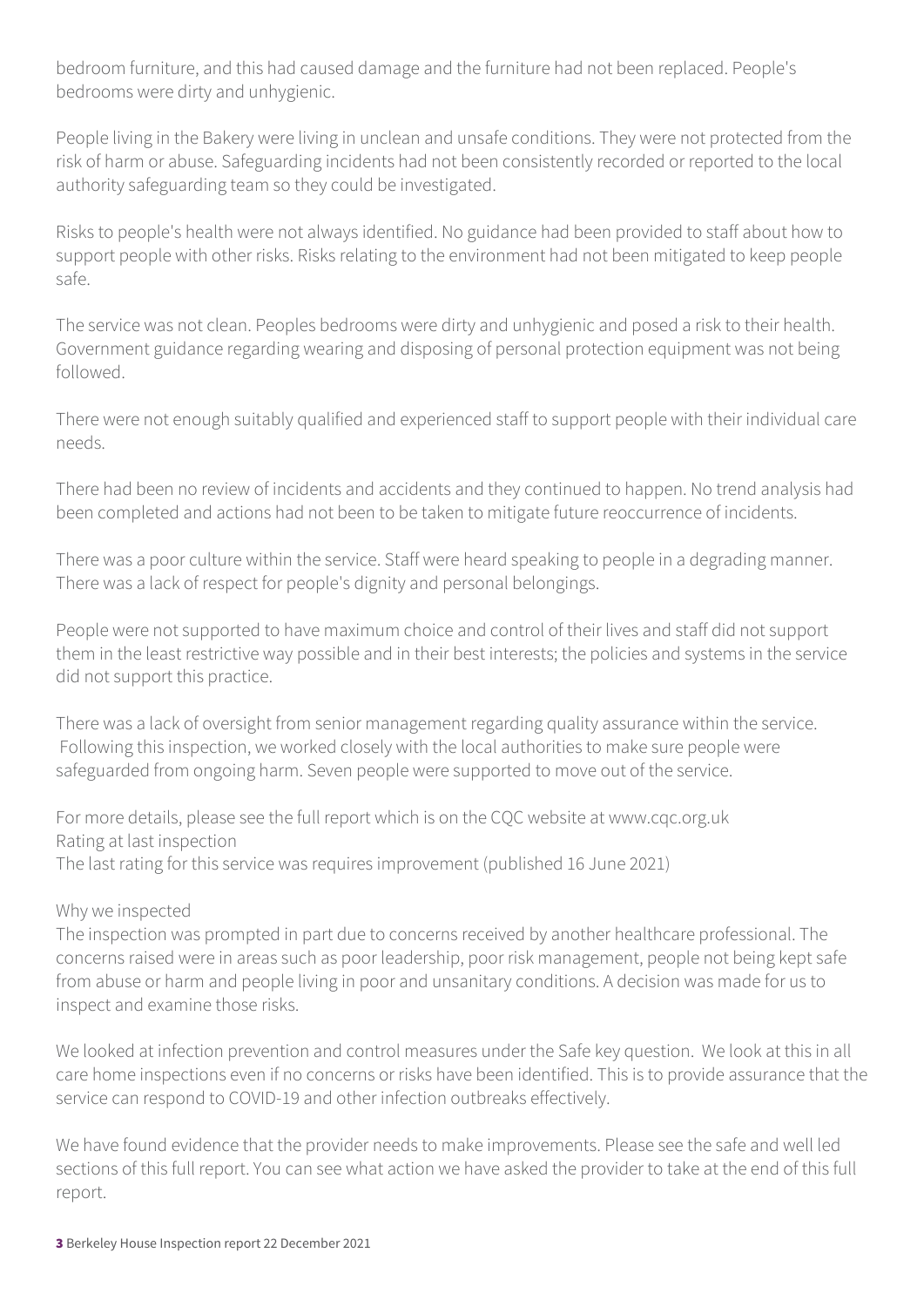You can read the report from our last comprehensive inspection, by selecting the 'all reports' link for Berkeley House on our website at www.cqc.org.uk.

#### Enforcement

We are mindful of the impact of the COVID-19 pandemic on our regulatory function. This meant we took account of the exceptional circumstances arising as a result of the COVID-19 pandemic when considering what enforcement action was necessary and proportionate to keep people safe as a result of this inspection. We will continue to discharge our regulatory enforcement functions required to keep people safe and to hold providers to account where it is necessary for us to do so.

We have identified breaches in relation to the service not being able to keep people safe from harm or abuse, inadequate risk assessments and guidance for staff surrounding risks to people, insufficient suitably qualified staff, failure to treat people with dignity and respect, failure to follow legal framework for consent to care being provided and failure to effectively monitor the quality of the service at this inspection.

Full information about CQC's regulatory response to the more serious concerns found during inspections is added to reports after any representations and appeals have been concluded.

#### Follow up

Following the inspection, we took urgent action to restrict admissions to the service. This meant that people living in The Bakery moved out of the service immediately following our inspection as they were not safe living there. We also took urgent action and required the provider to ensure staff were trained in administering medication to people living with epilepsy. The provider has cancelled their registration of Berkeley House. Everyone has now moved out of the service and Berkeley House is now closed.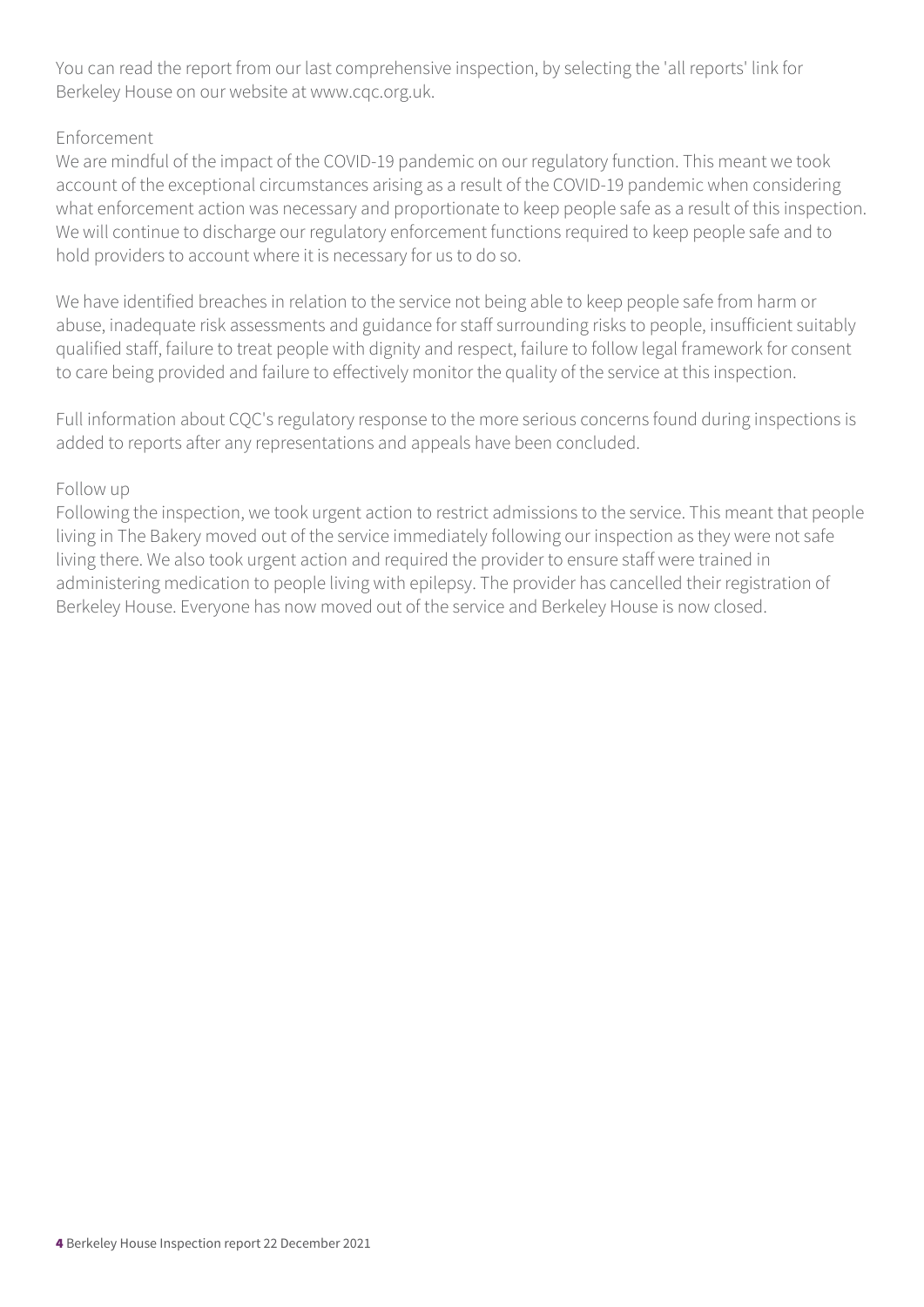## The five questions we ask about services and what we found

We always ask the following five questions of services.

| Is the service safe?                    | Inadequate           |
|-----------------------------------------|----------------------|
| The service was not safe.               |                      |
| Details are in our safe findings below. |                      |
|                                         |                      |
| Is the service well-led?                | Inadequate $\bullet$ |
| The service was not well-led.           |                      |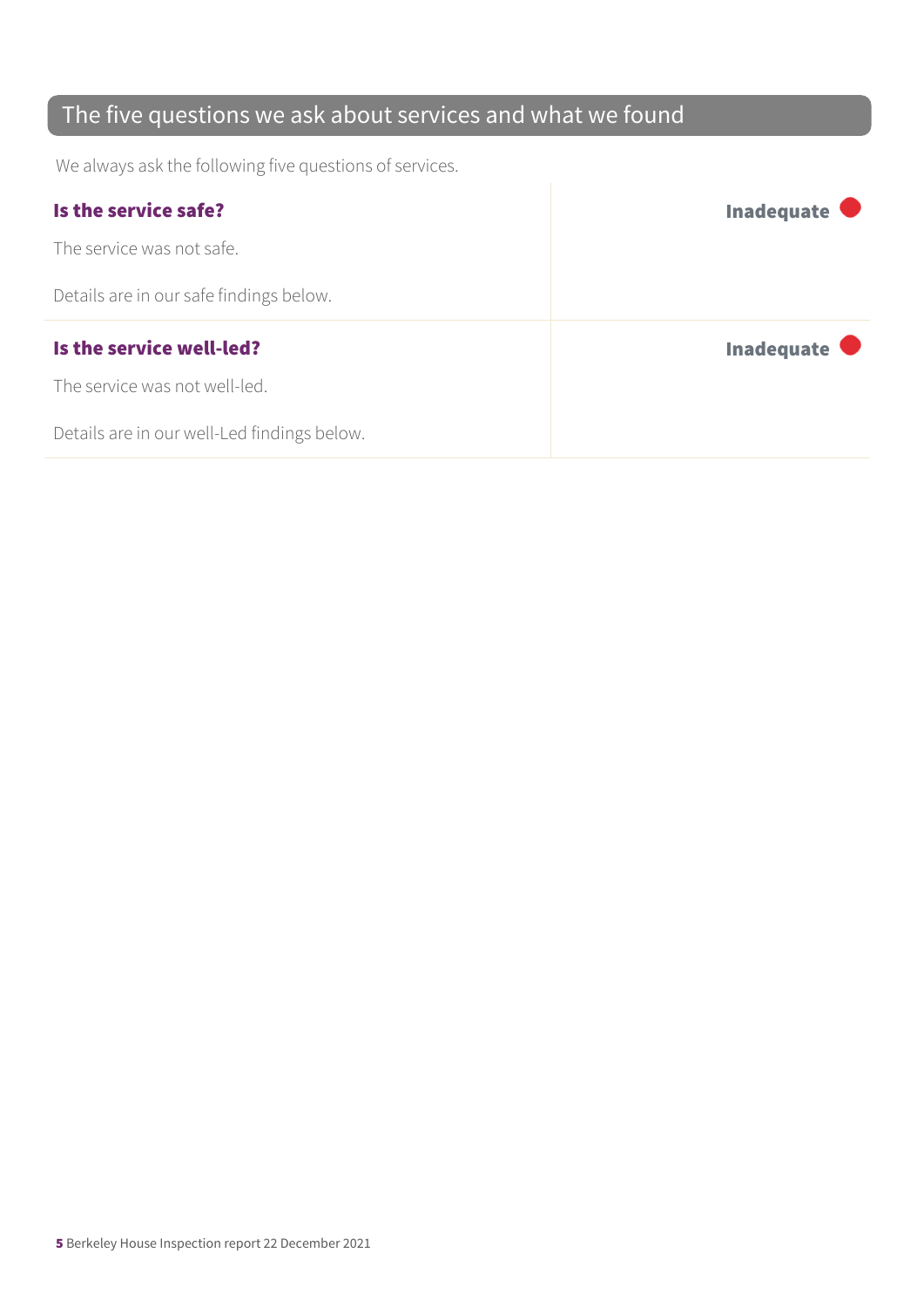

# Berkeley House

### Detailed findings

## Background to this inspection

#### The inspection

We carried out this inspection under Section 60 of the Health and Social Care Act 2008 (the Act) as part of our regulatory functions. We checked whether the provider was meeting the legal requirements and regulations associated with the Act. We looked at the overall quality of the service and provided a rating for the service under the Care Act 2014.

As part of this inspection we looked at the infection control and prevention measures in place. This was conducted so we can understand the preparedness of the service in preventing or managing an infection outbreak, and to identify good practice we can share with other services.

Inspection team The inspection was carried out by two inspectors.

#### Service and service type

Berkeley house is a 'care home'. People in care homes receive accommodation and nursing or personal care as a single package under one contractual agreement. CQC regulates both the premises and the care provided, and both were looked at during this inspection.

The service had a manager registered with the Care Quality Commission. This means that they and the provider are legally responsible for how the service is run and for the quality and safety of the care provided. However, the registered manager had submitted a notice to de-register. The service was being overseen by another manager. This manager was a registered manager at another location.

Notice of inspection

This inspection was unannounced.

#### What we did before the inspection

We reviewed information we had received about the service since the last inspection. We sought feedback from the local authority and professionals who work with the service. The provider was not asked to complete a provider information return prior to this inspection. This is information we require providers to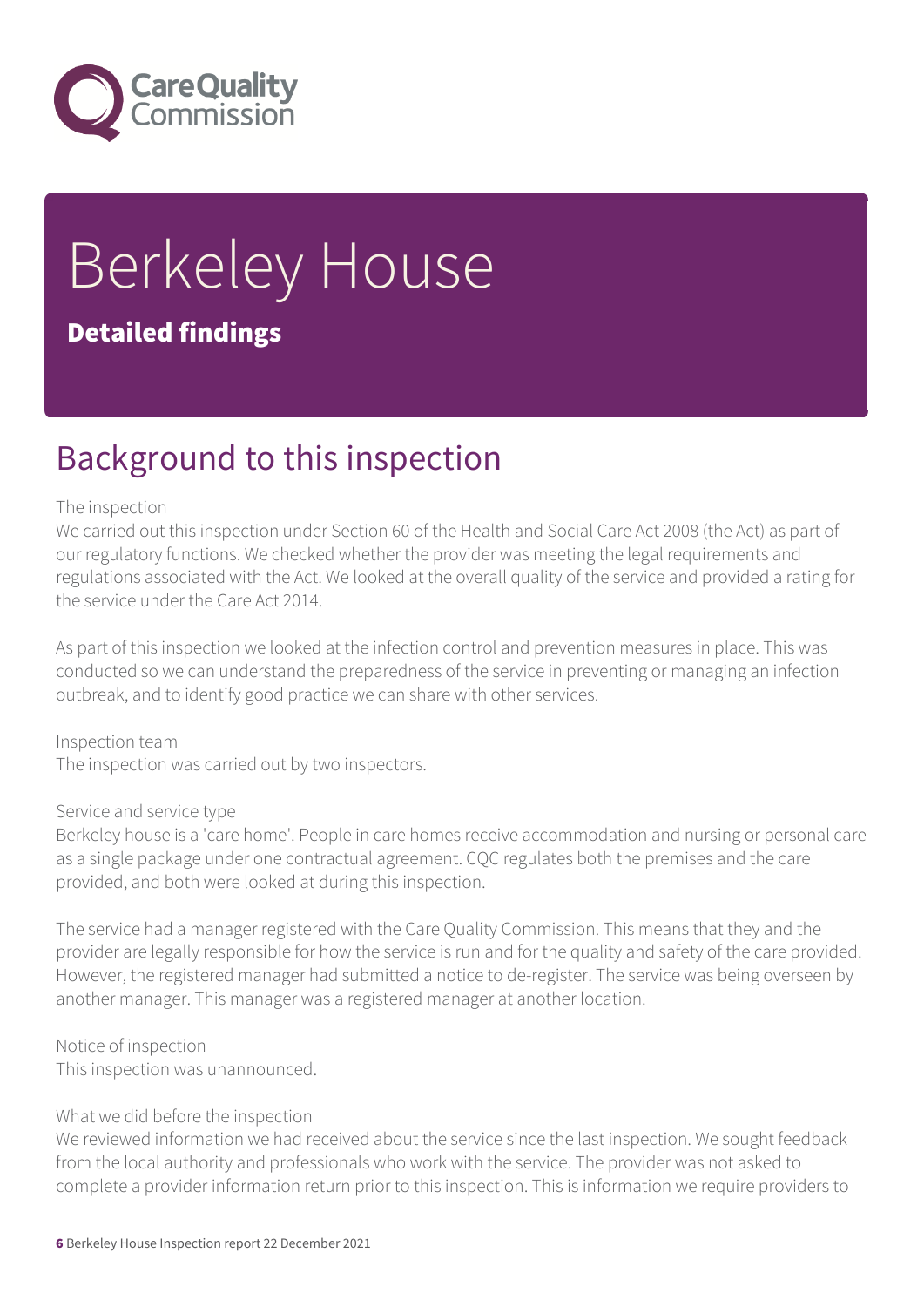send us to give some key information about the service, what the service does well and improvements they plan to make. We took this into account when we inspected the service and made the judgements in this report. We used all of this information to plan our inspection.

#### During the inspection

We spoke with three people who used the service and one relative about their experience. We spoke with seven members of staff including the regional manager, the manager, senior staff members and support staff. We reviewed a range of records. This included four people's care records and multiple incident records. We looked at two staff files in relation to recruitment and staff supervision. A variety of records relating to the management of the service, including policies and procedures were reviewed.

#### After the inspection

We continued to seek clarification from the provider to validate evidence found. However, this was not provided to us.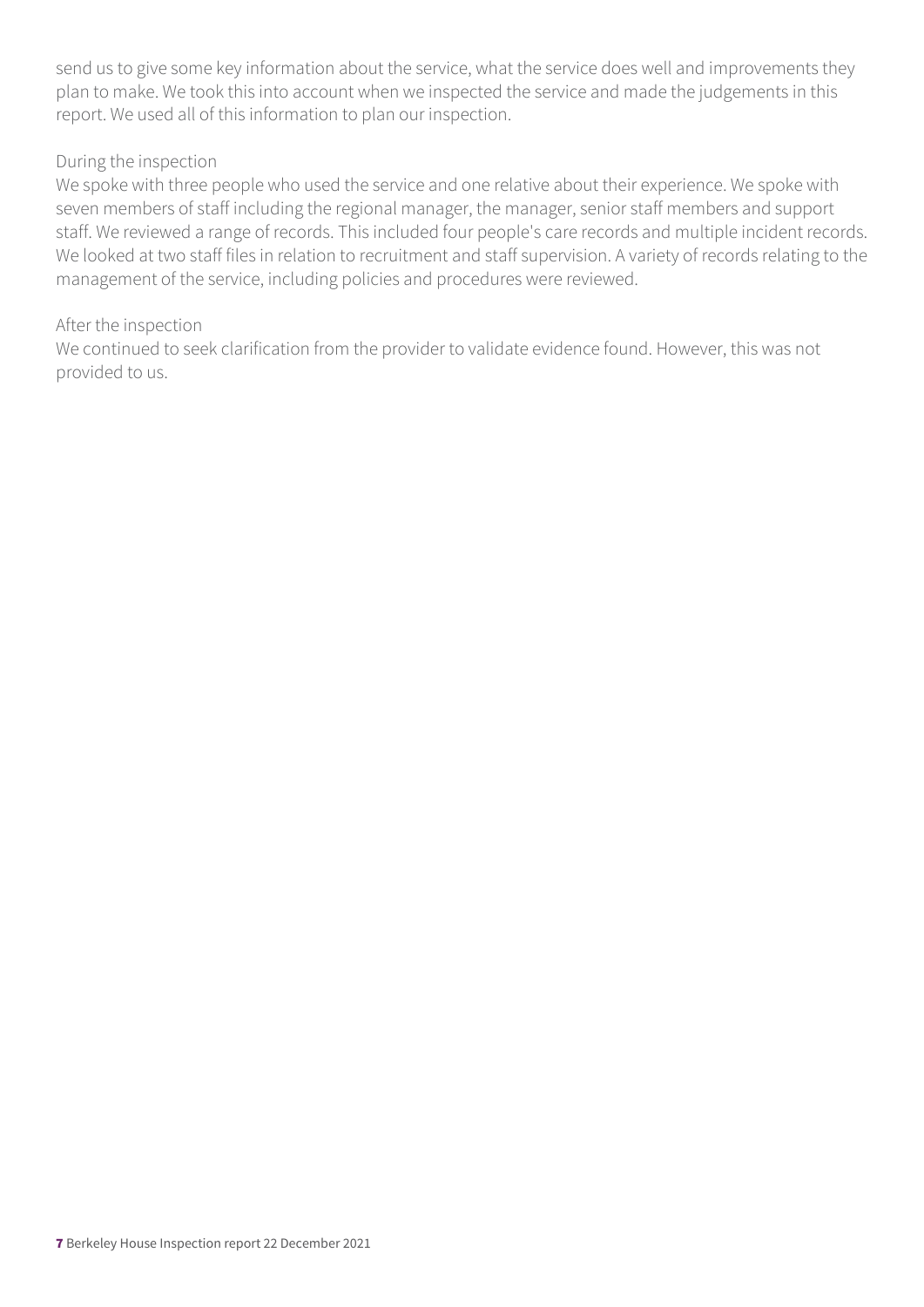## Is the service safe?

## Our findings

Safe – this means we looked for evidence that people were protected from abuse and avoidable harm and their basic human rights being met.

At the last inspection this key question was rated as requires improvement. At this inspection this key question has now deteriorated to inadequate. This meant people were not safe and were at risk of avoidable harm.

Preventing and controlling infection

● People living in the Bakery house did not have their basic needs met; they were living in inhumane conditions. People did not have access to basic hygiene products. We found no toilet roll in the bathrooms at the Bakery house, which were used regularly. When this was brought to the attention of a staff member, they told us toilet roll was locked away and they did not have access to the key until the manager arrived on site. Staff were not able to tell us the last time people had access to toilet paper or what people are supposed to use instead. Staff were unable to ensure people could maintain thorough personal hygiene, leading to the risk of spreading infection and their own health deterioration.

● We were not assured the manager and staff were complying with infection, prevention and control guidance. People were living in very poor, dirty and unhygienic conditions. People's bedrooms were not clean, and faeces was found on two people's bedding, pillows and another person's chair. One person's bedroom had a very strong smell of urine. People's bedsheets were dirty, and one person did not have any bedding. Unsanitary living conditions exposed people to the risk of infection and potential health deterioration.

● The service was not complying with current government guidance around the use of personal protection equipment (PPE). We observed some staff not wearing face masks and other staff not wearing face masks correctly. Discarded and used PPE was also found in people's bedrooms and the garden. This should have been stored in secure bins to protect people from the risks of the spread of infection.

Assessing risk, safety monitoring and management; Learning lessons when things go wrong

● People's specific health needs were not always risk assessed and well managed. One person lived with epilepsy and had been prescribed an 'as required medicine' to help control seizure activity. There was no guidance for staff on how or when to use the medicine. Staff we spoke to were not confident to administer the medicine. We were not assured there was a trained member of staff on each shift to administer the medicine. We asked the manager for confirmation of competency checks and training for staff during and following inspection, but this was not provided. When epilepsy is not well managed and controlled it can lead to life changing injury or death.

● The staff and the manager failed to identify and assess the risk around behaviours of distress. Incident and accident forms detailed what behaviours people had displayed when they were anxious or distressed. These behaviours were not identified in the person's care plan. We found there was no guidance in place to inform staff on how to reduce or de-escalate behaviours people may display. The regional manager told us people's personal behavioural support plans were in the process of being created and implemented. Staff told us people were scared of each other and would go to their rooms to hide when other people displayed anxiety and distressed behaviours.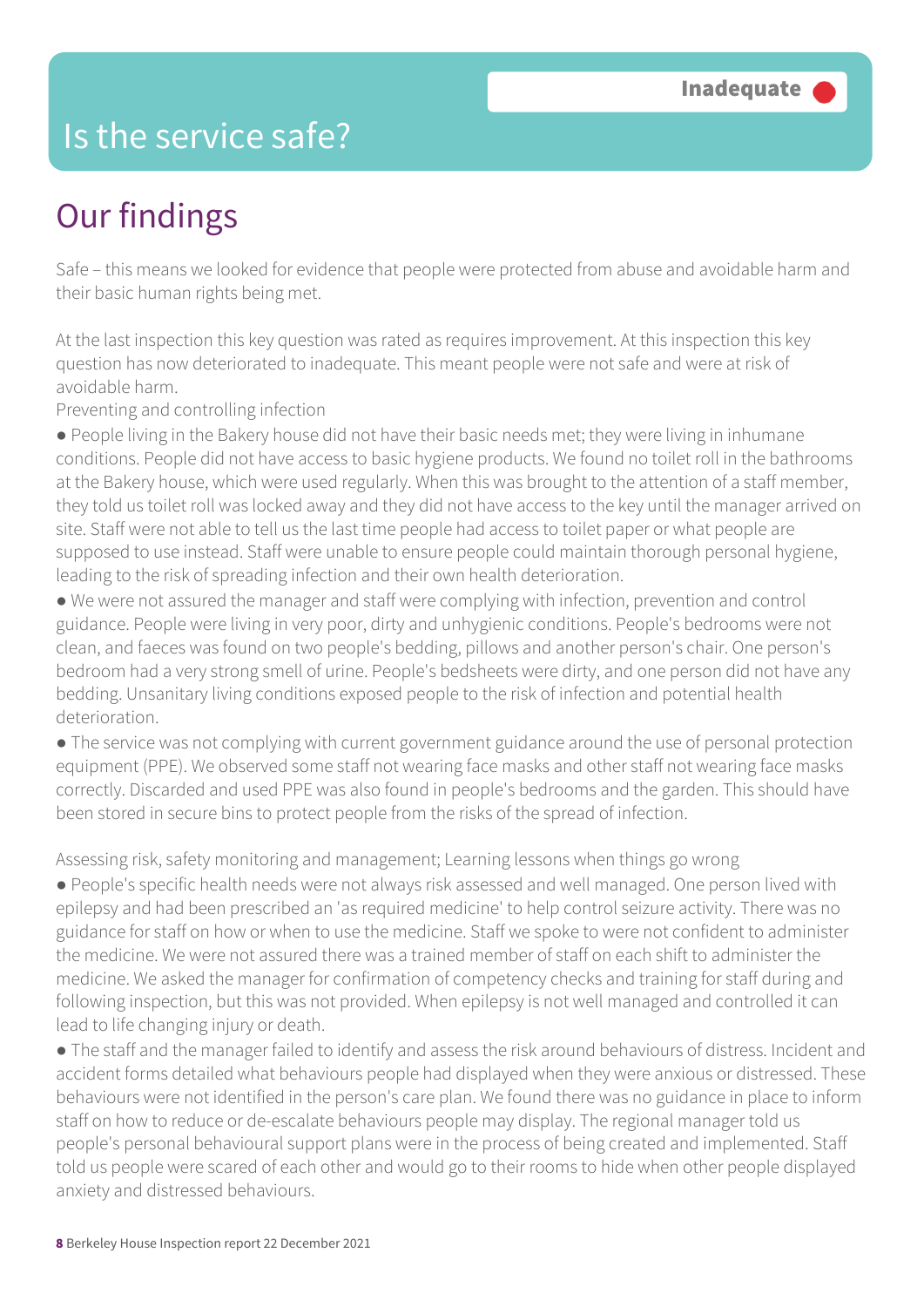• Care plans did not always detail risks regarding people's individual health needs. One person was at high risk of blood clots. This was not in the persons care plan and there was no guidance for staff to support this person. The person was not able to verbally communicate any health concerns they had and relied on staff for support and knowledge regarding this. When the risk of blood clotting is not managed or monitored it can lead to the person developing complications such as heart failure.

● Some people had risks associated to cleaning products and fluids. Staff did not always follow guidance to keep people safe. In Bakery House everyone's toiletries needed to be locked away in a cupboard. We observed one person toiletries to be left outside of the locked cupboard. When we highlighted this to a staff member, they locked the toiletries away immediately.

● Potential risks from the environment had not been highlighted and rectified. Unsafe flooring in people's bedrooms was a trip hazard. A draw in the kitchen which people used, contained sharp equipment and was not locked as the lock had broken. When we spoke to a member of staff they told us the lock kept breaking. Measures had not been put into place to mitigate the risk to people and staff.

● There was a lack of learning from accidents and incidents at Berkeley House. The manager and regional manager confirmed that they had not implemented a process to analyse incident and accidents. We would expect incident and accident forms to be reviewed by a manager to ensure appropriate action has been taken, to keep people as safe as possible.

The provider had failed to assess the risks to the health and safety of people, doing all that is reasonable practicable to mitigate risks. This was a Breach of Regulation 12 (safe care and treatment) of the Health and Social care Act 2008 (Regulated Activities) Regulations 2014.

Systems and processes to safeguard people from the risk of abuse

- People were not protected from the risk of harm or abuse. We observed a staff member pushing and forcing a person to sit in their wheelchair against their will. This was immediately reported to a senior member of staff and the manager. However, appropriate action was not taken to safeguard people placing them at continued risk of harm.
- Staff told us about an incident where one person had been violent towards another. This incident had not been documented and action taken to safeguard people from future similar incidents.
- Safeguarding procedures were not always followed correctly. The manager had failed to report a safeguarding incident to the local authority and the Care Quality Commission. Staff had told us about an incident between two people in the service, when we brought this to the attention of the manager, they were unaware of the incident.

● We were not assured staff had adequate and up to date knowledge about safeguarding to keep people safe. Staff told us they had completed their safeguarding training and the had a good understanding of safeguarding. However, we found that staff failed to identify and act upon abuse. During and following the inspection we requested copies of the staff training; however, this was not provided to us.

The provider failed to protected people from abuse and improper treatment. This is a Breach of Regulation 13 (safeguarding service users from abuse and improper treatment) of the Health and Social care Act 2008 (Regulated Activities) Regulations 2014.

#### Staffing and recruitment

● There were not always sufficient numbers of suitably skilled and experienced staff on duty. Often there was only one staff who could administer medicines on shift. When the staff member was administering medicines people who needed to be supported by two staff were only supported by one staff member. People were at risk of not safely being supported if they became anxious or distressed.

● We asked to review staff rotas during the inspection and following the inspection, but these were not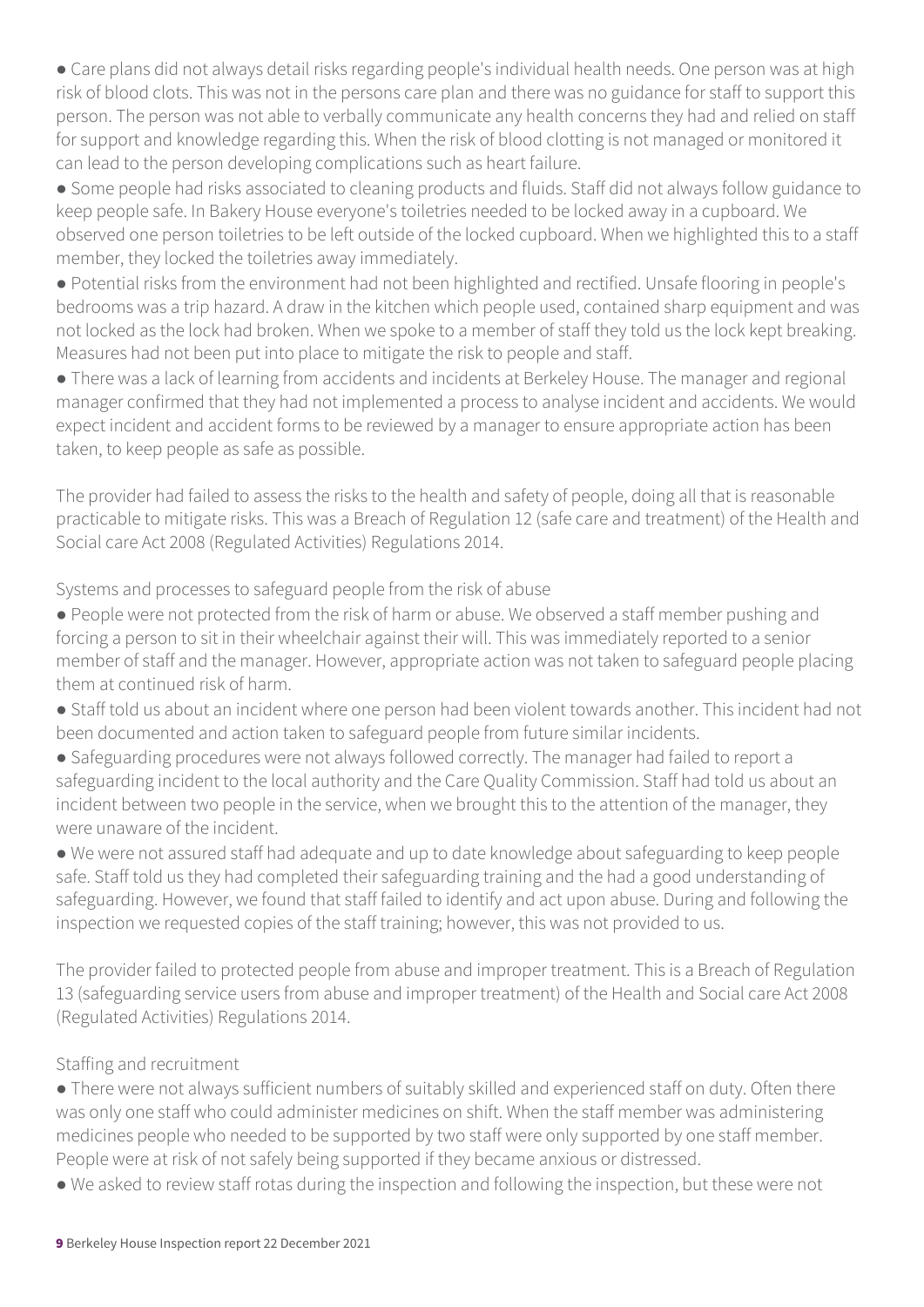produced by the provider therefore we could not be assured people received the support they needed.

● Staff were not suitably trained to meet people's needs and keep people safe. Staff we observed did not interact with people and did not have the skills to engage with people. Staff told us of incidents that happened between two people in the service. Staff knew that one person would retaliate, and staff failed to recognise they have a responsibility to intervene before the situation escalates. Incident reports highlighted when staff had failed to effectively de-escalate the situation when people displayed known anxious and distressed behaviours.

The provider failed to deploy sufficient numbers of suitably qualified, competent, skilled and experienced staff. This was a Breach of Regulation 18 (Staffing) of the Health and Social care Act 2008 (Regulated Activities) Regulations 2014.

● People were supported by staff who were recruited safely. We reviewed two staff members recruitment files. The recruitment checks included previous employment history, explained gaps in previous employment and references.

Using medicines safely

● Audits of medicines were completed. These highlighted errors and actions that needed to be taken. The recent audit highlighted that an 'as required' medicine protocol needed to be updated. This had been actioned and an updated protocol in place.

● Temperature checks were carried out to ensure they medicines were stored safely and in line with best practice.

● We reviewed medicine administration records in Bakery House. A stock count of a persons' medicines matched with the number on the medicine's administration records.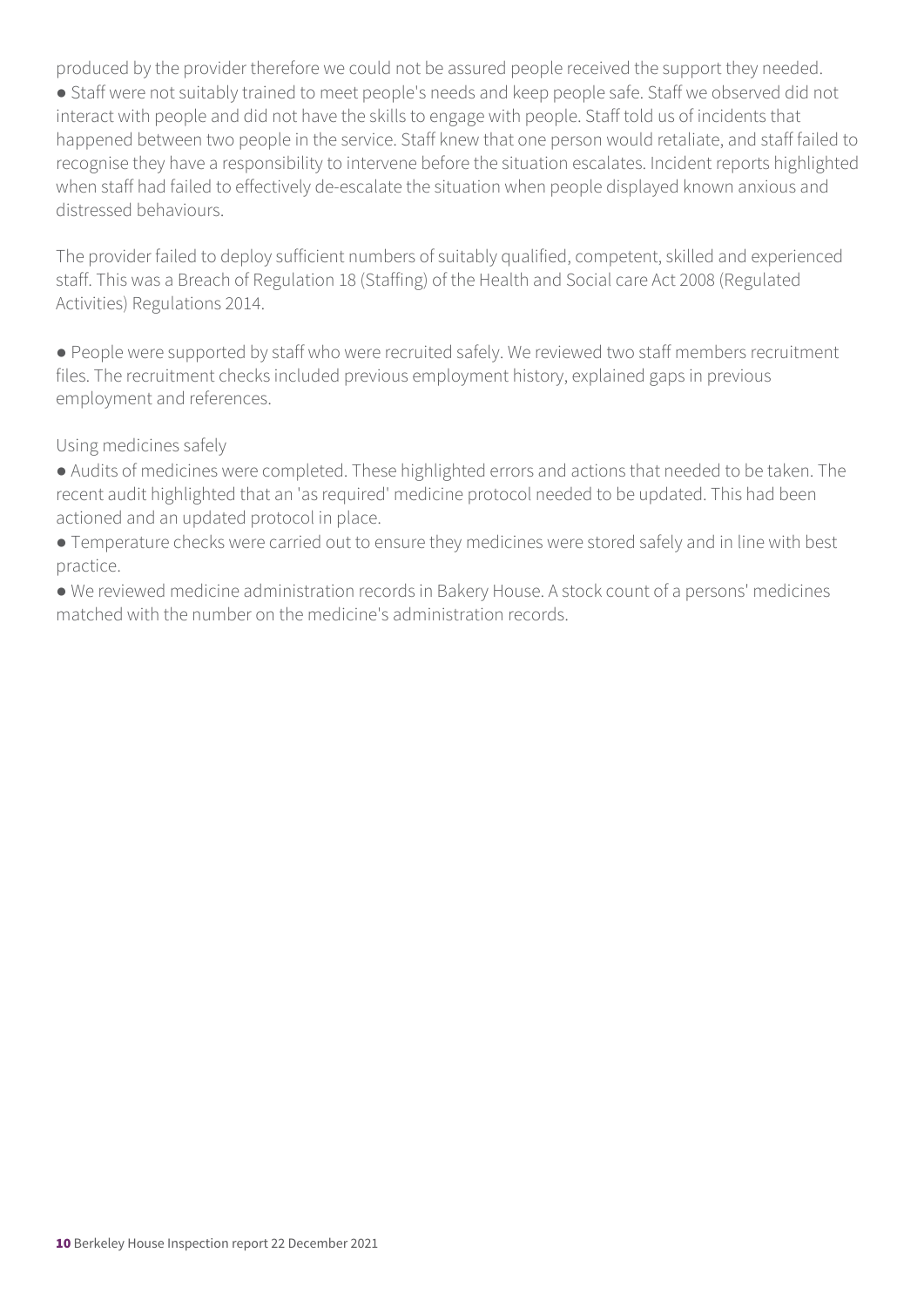## Is the service well-led?

## Our findings

Well-led – this means we looked for evidence that service leadership, management and governance assured high-quality, person-centred care; supported learning and innovation; and promoted an open, fair culture.

At the last inspection this key question was rated as requires improvement. At this inspection this key question has now deteriorated to inadequate. This meant there were widespread and significant shortfalls in service leadership. Leaders and the culture they created did not assure the delivery of high-quality care.

Promoting a positive culture that is person-centred, open, inclusive and empowering, which achieves good outcomes for people

●The provider had failed to identify and address the closed culture within the service. A closed culture means a poor culture that can lead to harm, which can include human rights breaches such as abuse. The provider had not addressed the closed culture and this had led to people not being treated with dignity and respect. People did not have curtains at their bedroom windows for their privacy and dignity. Other people were wearing clothes which we too small for them and did not fit them.

- The provider had failed to complete basic checks within the service to ensure people were living in clean and hygienic conditions. The provider had not addressed the infection, prevention and control issues, developing an abusive culture within the service. People's basic human rights were not being met.
- The provider had failed to ensure people were able to achieve good outcomes. People had not been supported to be part of their local community. Staff told us they had lost confidence to take some people out and there were not enough the staff to take other people out. Staff told us this impacted on people's wellbeing and increased incidents of behaviour which challenged staff within the service.
- The provider had failed to ensure there was consistent leadership and role modelling in the service. We observed staff use derogatory language when talking to and about people. One staff member referred to people as 'verbal' and 'nonverbal' rather than using their name and positively describing how they communicated. Staff spoke with people in a harsh tone and were focused on tasks rather than engaging with people to meet their emotional needs. Staff demanded that people kept out of our way and used phrases such as, 'personal space' to usher people away from us, without explanation to people.

The provider failed to ensure people were treated with dignity and respect. This was a Breach of Regulation 10 (dignity and respect) of the Health and Social care Act 2008 (Regulated Activities) Regulations 2014.

Managers and staff being clear about their roles, and understanding quality performance, risks and regulatory requirements, Continuous learning and improving care

● The provider failed to ensure that the management team at Berkeley House had sufficient oversight of the service to address any shortfalls. The provider had failed to identify and address that one person's bedroom window was fixed open despite the weather conditions. The decision had not been made in the person's best interest and they had not agreed to this. This left the person at risk of harm during hot or cold weather. The provider had failed to identify and act when peoples' bedroom furniture had been damaged by staff. Staff told us that peoples' furniture had been broken for over three months and no action had been taken to replace or repair it.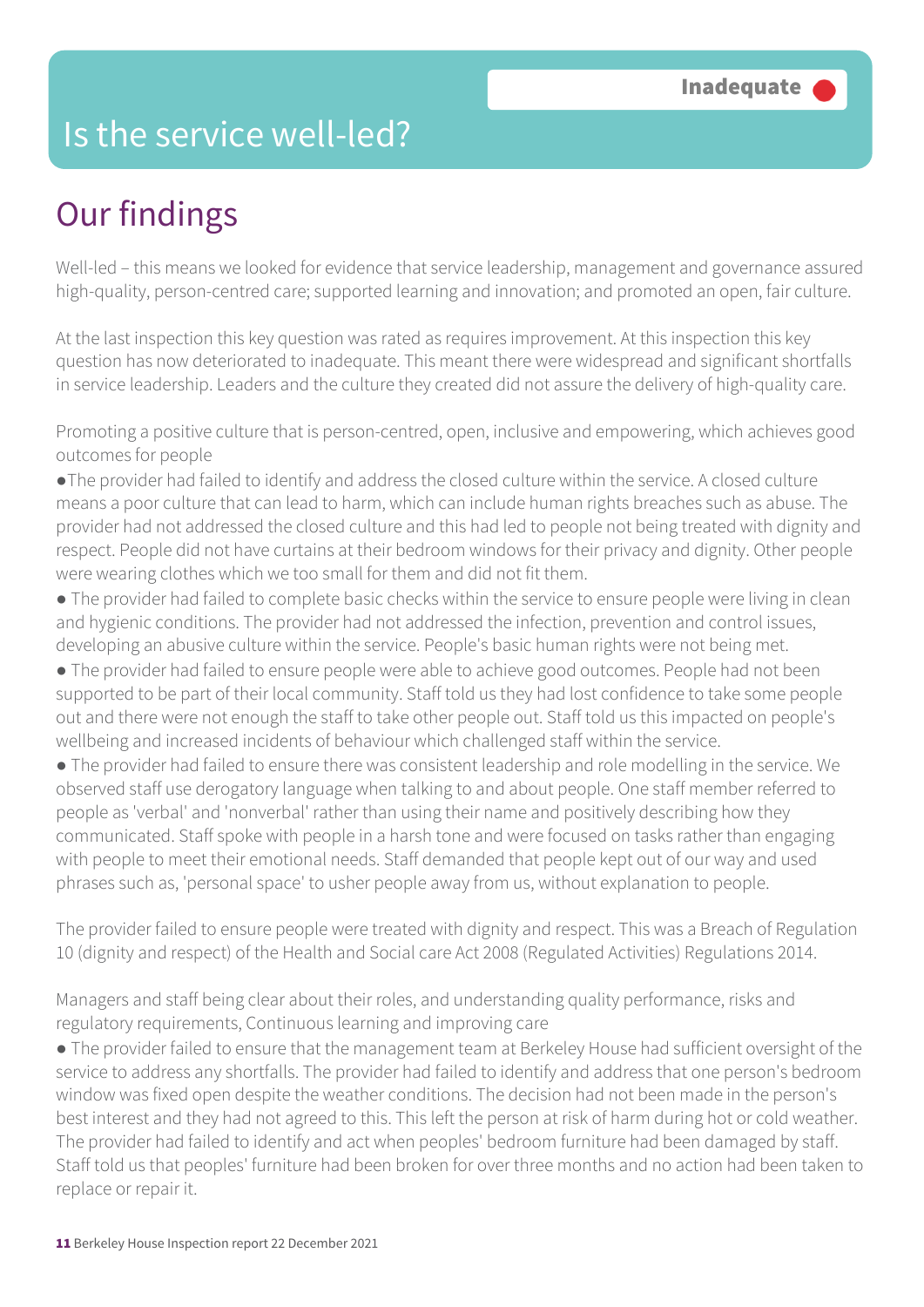● The provider had consistently failed to monitor the service. Care plans and risk assessments had not recently been reviewed or updated including following incidents. Documentation was not accurate and did not reflect people's care needs. For example, one person's health care plan detailed a health condition that they did not have. Serious health conditions had not been detailed in other people's care plans.

● There was a lack of learning and improvement since the last inspection in May 2021. We would have expected the provider to develop an action plan and to have acted to improve the quality of the service and people's lives. The quality of the service had deteriorated, and the provider was not aware of this. Audits and checks by the manager and provider had failed to identify the significant failings of the service highlighted at the inspection.

● During and following the inspection we asked for assurance the provider had completed checks and audits on the quality of the service people received. We did not receive this assurance.

The provider failed to monitor and mitigate the quality of the service and to individual people using the service. This was a Breach of Regulation 17 (Good Governance) of the Health and Social care Act 2008 (Regulated Activities) Regulations 2014.

● Services that provide health and social care to people are required to inform CQC of important events that happen in the service. CQC check that appropriate action has been taken. The provider had failed to submit notifications about allegations of abuse to CQC.

The provider failed to consistently submit notifications of abuse in a timely manner. This was a Breach of Regulation 18 (notification of other incidents) of the Care Quality Commission (Registrations) Regulation 2009

● The provider failed to ensure legislation regarding people's consent and restrictions was complied with. The provider had no oversight of legal documentation that needed to be updated. When deprivation of liberty standards (DOLS) expired for people, new authorisations had not been sought. A DoLS ensures that people who cannot consent to their care arrangements in a care home are protected if those arrangements deprive them of their liberty. People were therefore restricted without any legal authority.

● The provider had not followed legislation in relation to the Mental Capacity Act, when people lacked the capacity to make complex decisions about their care. For example, there were no best interest meetings regarding the COVID-19 vaccine or other restriction placed upon them such as not having access to their toiletries. People were not supported to make decisions and did not have their rights upheld.

The provider failed to ensure that care and treatment was provided with consent. This was a Breach of Regulation 11 (Need for consent) of the Health and Social care Act 2008 (Regulated Activities) Regulations 2014.

Engaging and involving people using the service, the public and staff, fully considering their equality characteristics; Working in partnership with others

● The provider failed to ensure people and their relatives were involved in their care and support plans. There was no evidence that people's goals and aspirations were documented. There were no steps on how people can achieve their goals. The provider had made no effort to ensure people's rooms were personalised or homely.

● Action had not been taken to ensure people were able to be involved in the running of the service and make decision about their day to day lives. For example, important documents such as the complaints process were not available in easy read versions. Signage had not been used around the building to support people to move around independently. Pictures were not included on menus to help people make decisions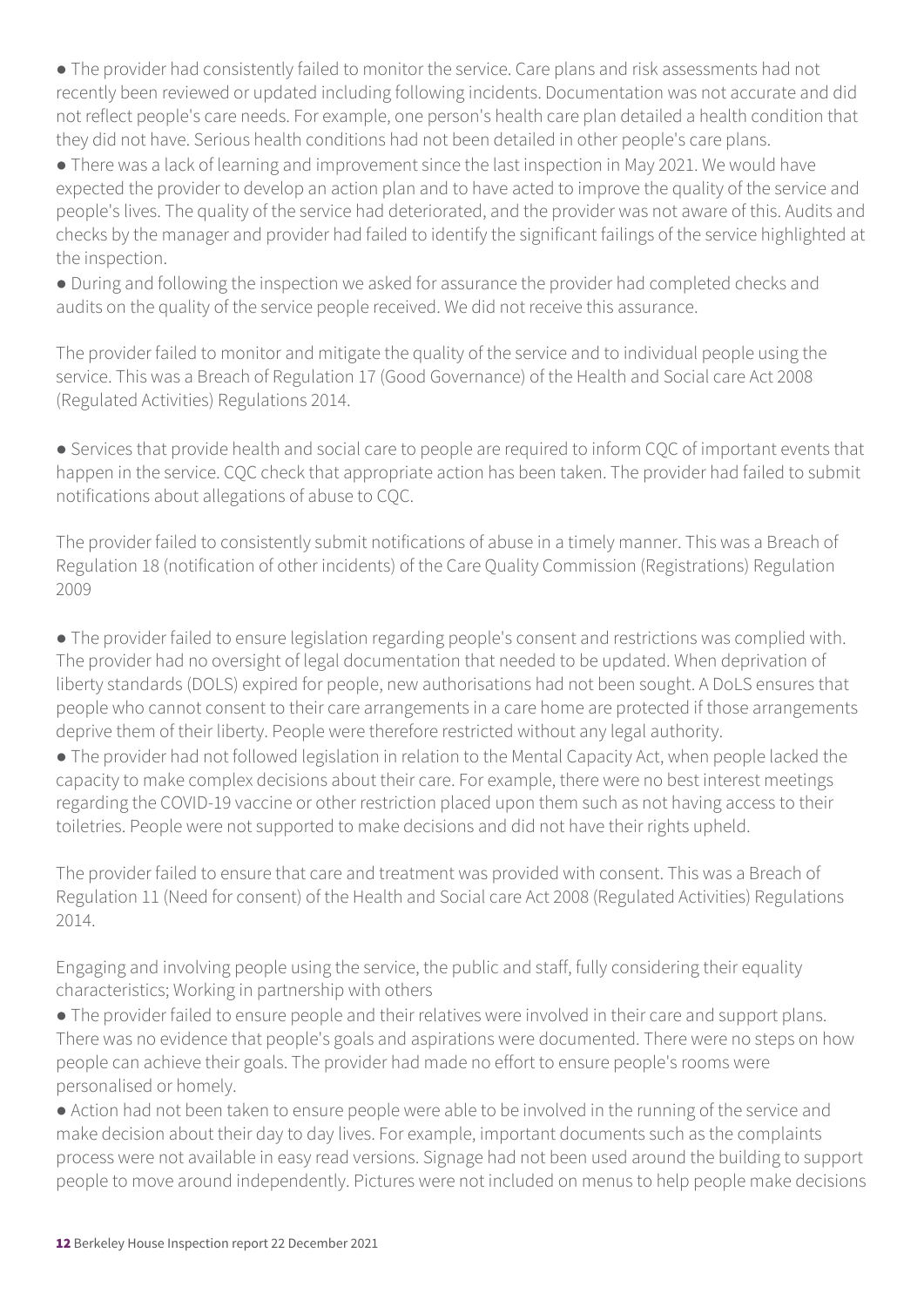about what they wanted to eat.

- The provider failed ensure there were positive working relationships with other agencies for people's best outcomes. Health care professionals who visited the service had suggested improvements to better support people, such as putting equipment in place to support people to manage their continence. The manager and provider had not acted on these and people continued to live in poor and unhygienic conditions.
- The regional manager told us they hadn't always worked well with other agencies. They told us that their relationship with various local authorities was "fractious".
- The provider had failed to address the wellbeing of staff and people in the service. Staff morale at the service was low. Staff told us there had been frequent changes in management and until recently they had felt unsupported and not listened to.

How the provider understands and acts on the duty of candour, which is their legal responsibility to be open and honest with people when something goes wrong

- The duty of candour requires providers are open and transparent with people who use services and other 'relevant persons' (people acting lawfully on their behalf) in general in relation to care and treatment.
- The provider failed to be open and transparent with families regarding the closed culture at Berkeley House. The provider had served notice on people living in the Bakery House informing families this was due to the condition of the building and was no longer suited to peoples' needs. However, they had also failed to disclose to families that a poor closed culture had develop in the service putting people at immediate risk of harm and abuse.'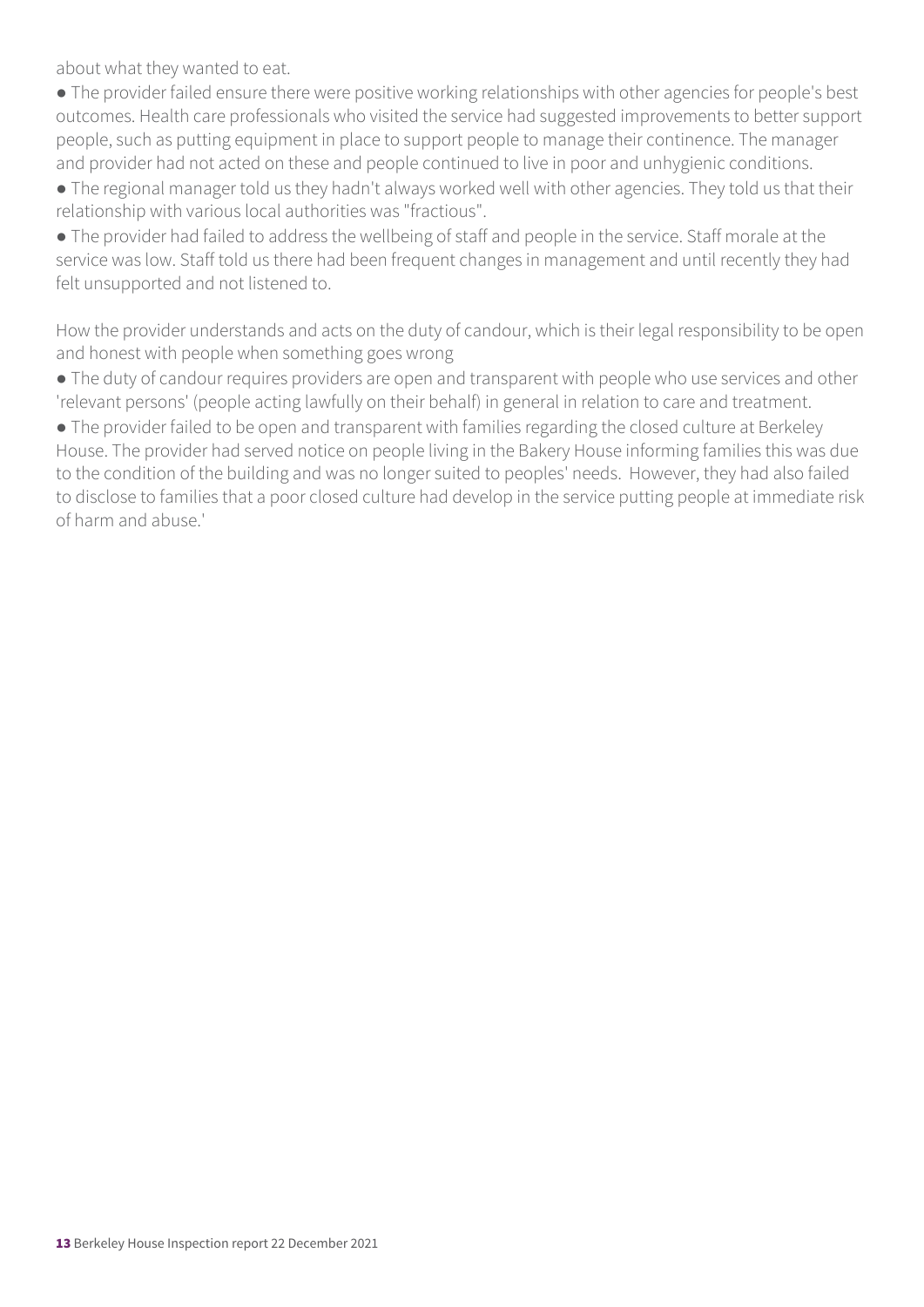#### This section is primarily information for the provider

## Enforcement actions

The table below shows where regulations were not being met and we have taken enforcement action.

| Regulated activity                                                | Regulation                                                                               |
|-------------------------------------------------------------------|------------------------------------------------------------------------------------------|
| Accommodation for persons who require nursing or<br>personal care | Regulation 18 Registration Regulations 2009<br>Notifications of other incidents          |
|                                                                   | The provider failed to consistently submit<br>notifications of abuse in a timely manner. |

#### The enforcement action we took:

We served the registered provider urgent conditions on their registration

| Regulated activity                                                | Regulation                                                                     |
|-------------------------------------------------------------------|--------------------------------------------------------------------------------|
| Accommodation for persons who require nursing or<br>personal care | Regulation 10 HSCA RA Regulations 2014 Dignity<br>and respect                  |
|                                                                   | The provider failed to ensure people were treated<br>with dignity and respect. |

#### The enforcement action we took:

We served the registered provider urgent conditions on their registration

| Regulated activity                                                | Regulation                                                                          |
|-------------------------------------------------------------------|-------------------------------------------------------------------------------------|
| Accommodation for persons who require nursing or<br>personal care | Regulation 11 HSCA RA Regulations 2014 Need for<br>consent                          |
|                                                                   | The provider failed to ensure that care and<br>treatment was provided with consent. |

#### The enforcement action we took:

We served the registered provider urgent conditions on their registration

| Regulated activity                                                | Regulation                                                                                                                                        |
|-------------------------------------------------------------------|---------------------------------------------------------------------------------------------------------------------------------------------------|
| Accommodation for persons who require nursing or<br>personal care | Regulation 12 HSCA RA Regulations 2014 Safe care<br>and treatment                                                                                 |
|                                                                   | The provider had failed to assess the risks to the<br>health and safety of people, doing all that is<br>reasonable practicable to mitigate risks. |

#### The enforcement action we took:

We served the registered provider urgent conditions on their registration

| Regulated activity                                                                      | <b>Regulation</b> |
|-----------------------------------------------------------------------------------------|-------------------|
| Accommodation for persons who require nursing or Regulation 13 HSCA RA Regulations 2014 |                   |